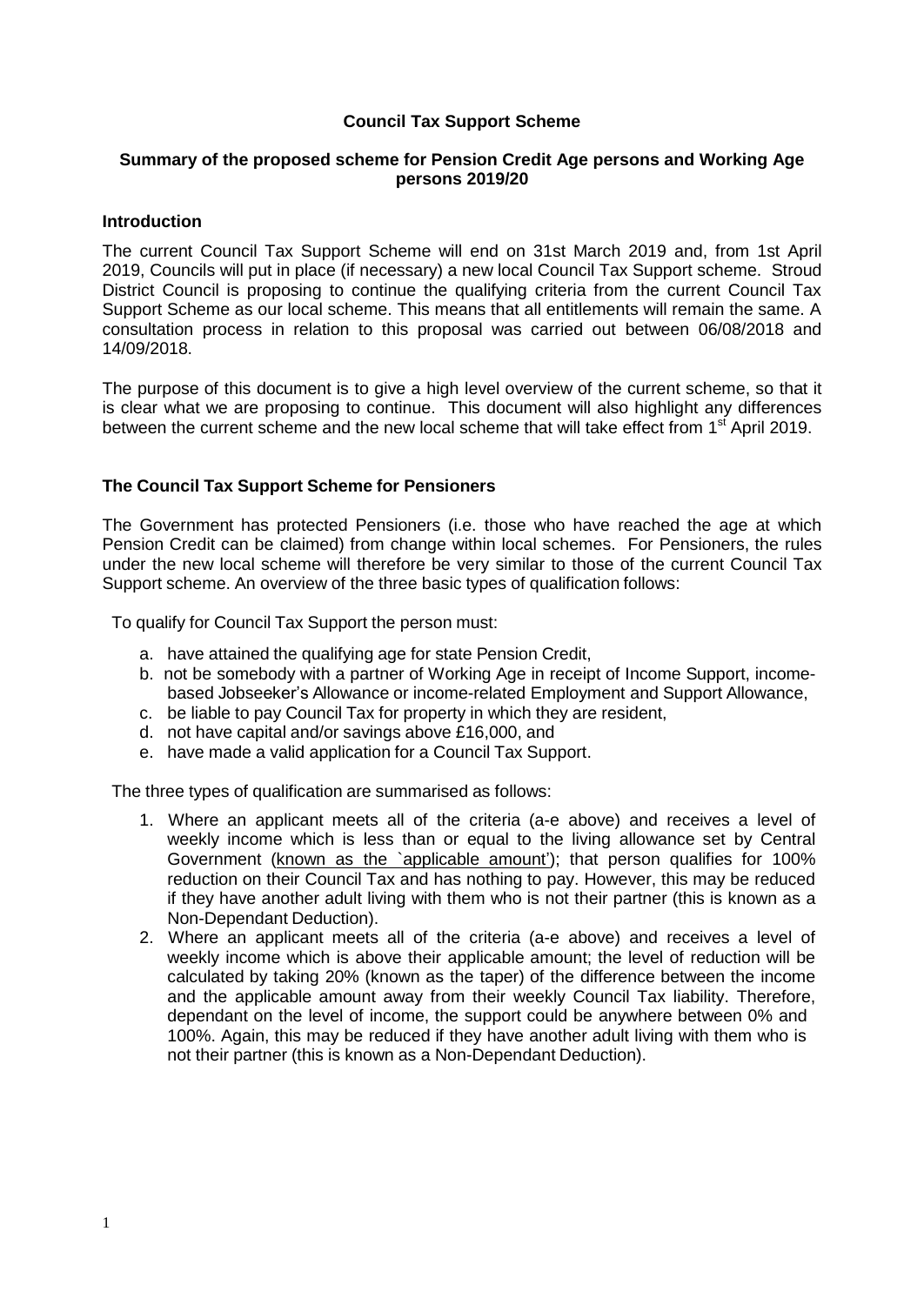3. Where the applicant meets all of the criteria, apart from the capital limit (a, b, c & e above) and has another adult living with them who is on a low income or on state benefits (who is not their partner and does not pay rent to them); they may qualify for a reduction (known in the current Council Tax Benefit scheme as `Second Adult Rebate'). Dependant on the level of income received by the `second adult' this could give a reduction of up to 25%. This may be up to 100% for qualifying student applicants.

## **The Council Tax Support Scheme for Working Age claimants**

As with the current Council Tax Support qualifying criteria, to qualify for Council Tax Support the person must:

- a. be someone who has not reached Pension Credit age, for whom a Council Tax Support claim can be calculated,
- b. be liable to pay Council Tax for property in which they are resident,
- c. not have capital and/or savings above £16,000,
- d. have made a valid claim for Council Tax Support.

The three types of qualification are summarised as follows:

- 1. Where an applicant meets all of the criteria (a-d above) and receives a level of weekly income which is less than or equal to the living allowance set by Central Government (known as the `applicable amount'); that person qualifies for 100% reduction on their Council Tax and has nothing to pay. However, this may be reduced if they have another adult living with them who is not their partner (this is known as a Non-Dependant Deduction).
- 2. Where an applicant meets all of the criteria (a-d above) and receives a level of weekly income which is above their applicable amount; the level of reduction will be calculated by taking 20% (known as the taper) of the difference between income and applicable amount away from their weekly Council Tax liability. Therefore, dependant on the level of income, the support could be anywhere between 0% and 100%. Again, this may be reduced if they have another adult living with them who is not their partner (this is known as a Non-Dependant Deduction).
- 3. Where the applicant meets all of the criteria, apart from the capital limit (a, b & d above) and has another adult living with them who is on a low income or on state benefits (who is not their partner and does not pay rent to them); they may qualify for a reduction (known in the current Council Tax Benefit scheme as `Second Adult Rebate'). Dependant on the level of income received by the `second adult' this could give a reduction of up to 25%. This may be up to 100% for qualifying students.

# **Legislation**

It is proposed that eligibility under the new local scheme mirrors what is already set out in legislation relating to the previous Council Tax Benefit scheme. Our scheme will mirror any changes made to the HB regulations after the CTB regs ended including.

 Removal of the family premium from 01 May 2016 for new claims and changes of circumstances for existing claimants who have a child or become responsible for a child after 30 April 2016

 Match the removal of allowances for third and subsequent children born after April 2017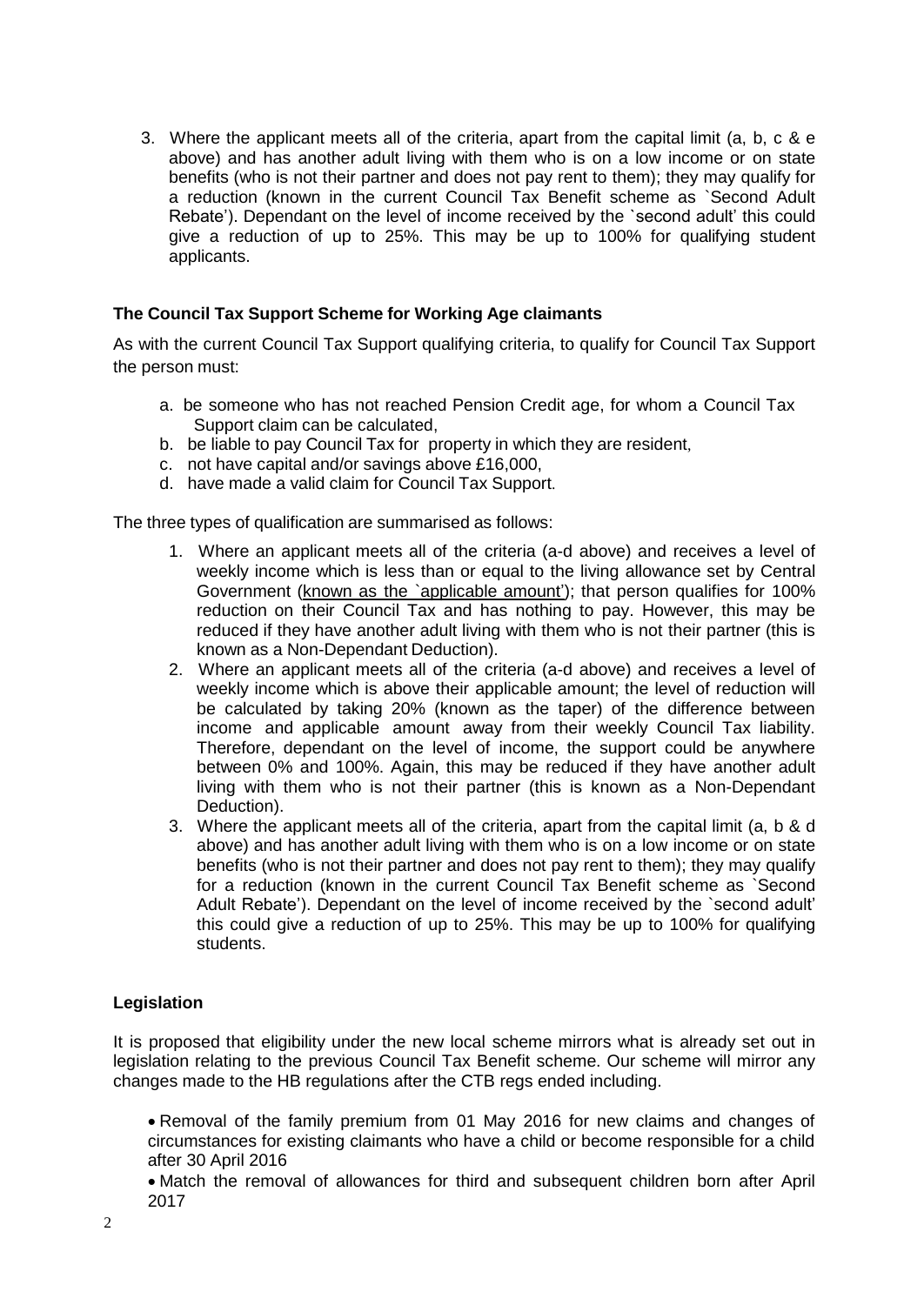The restrictions in tax credits for two children and the removal of the family element from 2017

- Restrictions for those claimants leaving the UK for longer than one month
- Exception will be that Backdating will be limited to a maximum of three months for all CTS claimants

For reference these regulations are;

- The Social Security Contributions and Benefits Act 1992,
- The Social Security Administration Act 1992,
- The Council Tax Benefit Regulations 2006

 • The Council Tax Benefit (Persons who have attained the qualifying age for state Pension Credit) Regulations 2006,

- The Housing Benefit Regulations 2006,
- The Housing Benefit (Persons who have attained the qualifying age for state Pension Credit) Regulations 2006.

These regulations set out how Council Tax Benefit was claimed, calculated and paid. The local Council Tax Support scheme will mirror all of these criteria and a summary of the key factors follow:

#### **Applicable Amount**

This is the living allowance that determines the financial needs of claimants. These are determined annually by Central Government and the local scheme will use the same figures in line with Social Security benefits. As shown in the detailed qualifying criteria above, they are used to determine your entitlement. Generally, if your income (including benefits and assumed income from capital) is lower than your applicable amount you will receive full support (less any deduction for any non-dependants living in your household). If your income is higher than your applicable amount then you will receive less than 100% support. Applicable amounts are calculated by making allowance for your personal needs, any children in the household, as well as premiums for certain household circumstances; for example if there is a disabled person within the household.

#### **Income and Capital**

Income is all of the money that the applicant (and other members of their household) have coming in from earnings, social security benefits, maintenance payments, pensions and other sources. Some forms of income will have what is known as a `disregard' applied to them. This means that, for the purposes of calculating Council Tax Support, they may be partially or fully ignored.

Any capital that the applicant has (for example savings, shares or other property) will contribute to the calculation as well as their income. The Council will work out an assumed weekly income from the applicant's capital/investments (known as tariff income) and this will be used to calculate a total income figure, so that this can be used to calculate entitlement. Again, some capital will be disregarded within the calculation.

### **Evidence**

The Council will, as with the current Council Tax Support scheme, require all applicants to provide evidence of most forms of income and capital. The Council will also require evidence of applicant's identity upon making a claim for Council Tax Support.

#### **Change of Circumstances**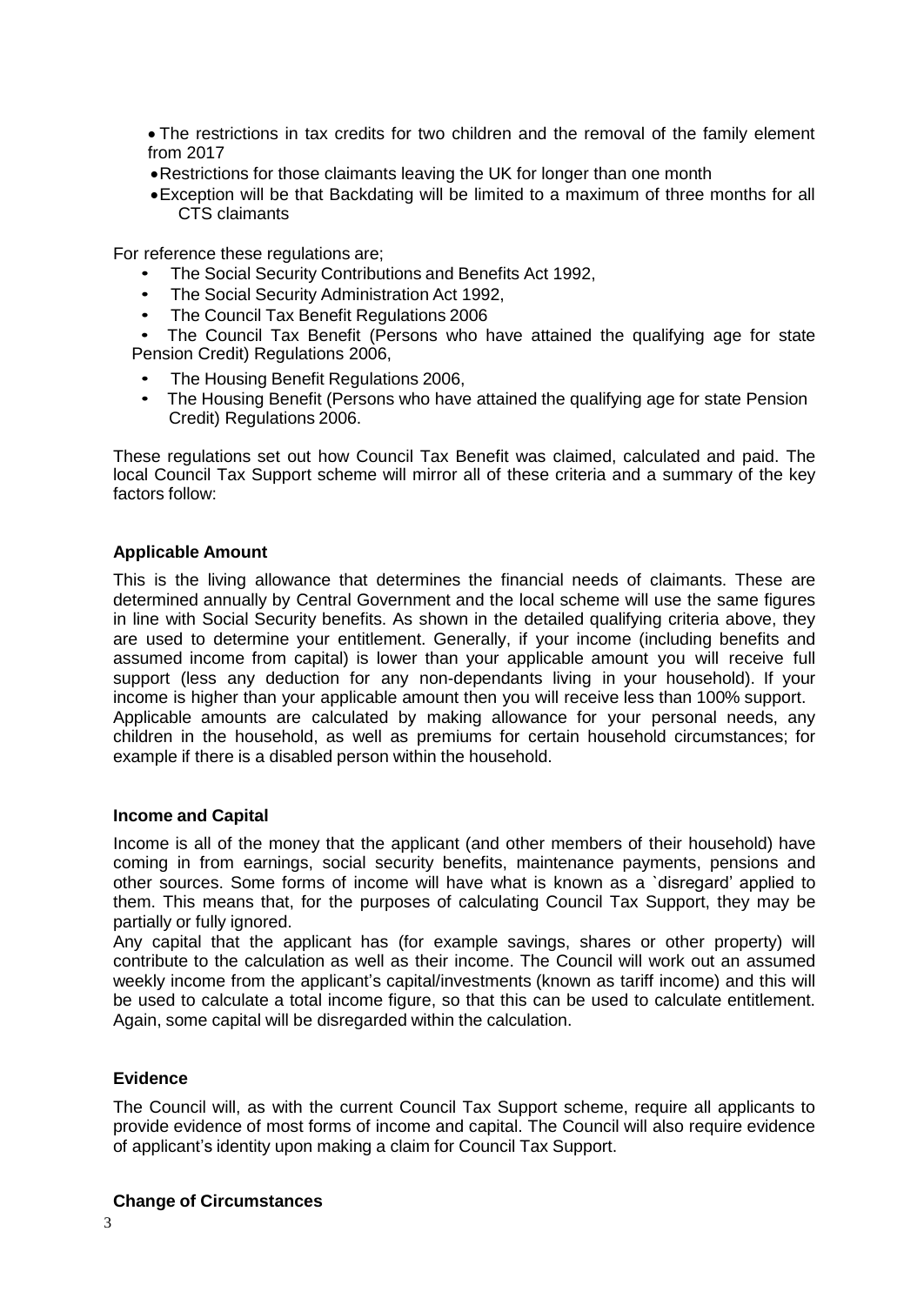Recipients of Council Tax Support must notify the Council immediately if there are any changes that might affect their right to, or the amount of, Council Tax Support received.

This will include where they live; who they live with; changes in earnings, benefits and capital; the employment status of everyone in the household; a member of the household leaving or going into hospital or prison. Applicants will have a duty to notify the Council of any change of circumstances that they might reasonably be expected to know might affect their Council Tax Support entitlement.

### **Payment and Notification**

All awards of Council Tax Support will be credited direct to the applicant's Council Tax account. Applicants will be notified in writing about their weekly award and how it was calculated or (where they are not entitled) that their claim has been unsuccessful. Where Council Tax Support is awarded the applicant will also receive a new Council Tax bill with their reduced liability (even where they are entitled to 100% support and the bill is zero).

#### **Overpayments**

As with the current Council Tax Support scheme, where an applicant has been awarded support and it is later determined that they should not have been entitled, an overpayment will have occurred. In most instances, where this is the applicants error, this overpayment will be added to their Council Tax account and collected as normal. Where this is not possible (for example if the account is now closed because the applicant has moved) normal recovery actions will be undertaken. The Council will be able to get an attachment to that benefit to recover Council Tax; which is possible within the current arrangements.

## **Claiming**

Currently claims for Housing Benefit and Council Tax Support are made on the same form. It is proposed that this will remain the same when the new local Council Tax Support scheme is introduced. Minor adjustments will need to be made to take account of the change in the name of the scheme (for example); however it is anticipated that a very similar form will be used and be available in exactly the same formats as with the current scheme. A shortened claim form has been introduced for use by claimants who are claiming and / or receiving Universal Credit.

#### **Moving Over to the New Scheme**

The Council will not be asking existing Council Tax Support recipients to make a fresh claim for Council Tax Support. As the same qualifying criteria will apply, we will simply transfer all<br>Council Tax Support claims in payment on 31<sup>St</sup> March 2018 to the new scheme.

## **Universal Credit**

Full service was rolled out across the district for a broader range of claimants from  $4<sup>th</sup>$  October 2018. It has become more widely available for couples and families but only for new claims or where there is a significant change of circumstances.

The impact of Universal Credit will be monitored with a view to introduce a "tolerance level" of income change which would mean we ignore changes of less than a certain per cent or a certain amount.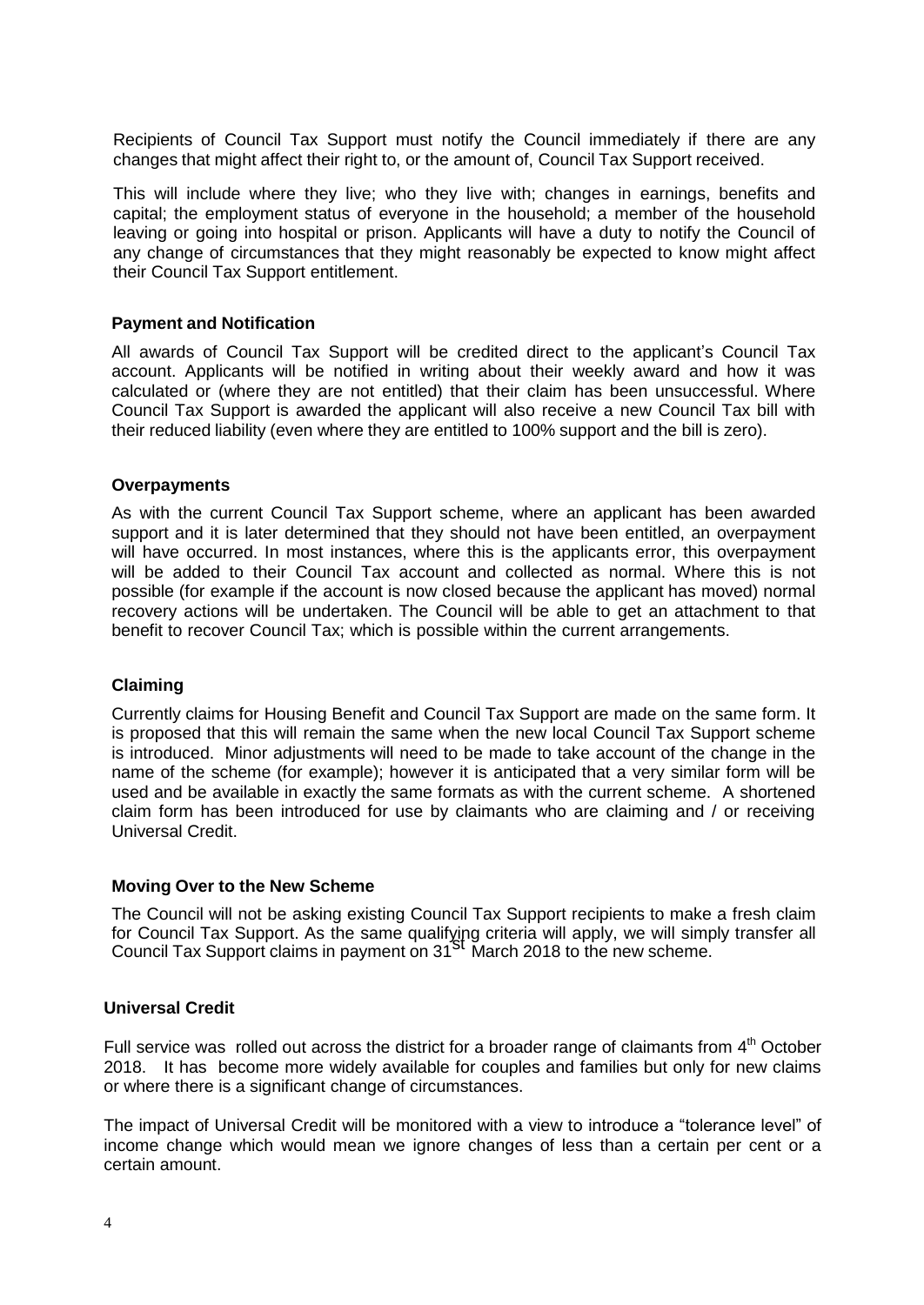Where claimants are employed and receiving Universal Credit, their net wage after tax, national insurance and pension deductions will be used in the assessment.

Where claimants are self-employed and are or were receiving Universal Credit, we will follow Universal Credit and use the relevant national minimum wage to make an assessment on their income where they have declared no profit.

It is proposed that eligibility under the new local scheme mirrors what had already been set out in legislation relating to the old Council Tax Benefit scheme, other than the annual uprating of premiums, allowances, non-dependant deductions and any changes to the national pension age scheme that need to be reflected in the local working age scheme.

Our scheme will also mirror any changes made to the HB regulations after the CTB regs ended including:

- Removal of the family premium from 1 May 2016 for new claims and changes of circumstance for existing claimants who have a child or become responsible for a child after 30 April 2016.
- Match the removal of allowances for third and subsequent children born after April 2017
- The restrictions in tax credits to two children and the removal of the family element from 2017
- restrictions for those claimants leaving the UK for longer than one month
- Exception will be that backdating will be limited to a maximum of three month for all CTS claimants.

**HBRO** = Housing Benefit Run On, an additional award of benefit for the first four weeks of employment where the customer was previously unemployed for a continuous period of 26 weeks

#### **CTS** = Council Tax Support

**Taper** = the rate at which benefit is reduced as income increases

**Second Adult Rebate** = an award of benefit based on the income a second person in a property

## **What are the differences between the old Council Tax Benefit Scheme and the new local Council Tax Support Scheme?**

There are some things, aside from the name, that will be different under the new local scheme. However, these are factors that will not generally affect the main qualifying criteria.

These differences are:

 **Discretionary Housing Payments** – Where someone did not receive full benefit (Housing Benefit or Council Tax Benefit) and there was the risk of financial hardship; the Council had a discretionary budget that it could use to top up Housing and/or Council Tax Benefit. Under the new local Council Tax Support scheme this discretionary allocation of money is not available and there will not be any payment of discretionary support. This has not caused wide-ranging difficulties as we have been operating a Council Tax Support Scheme since April 2013.